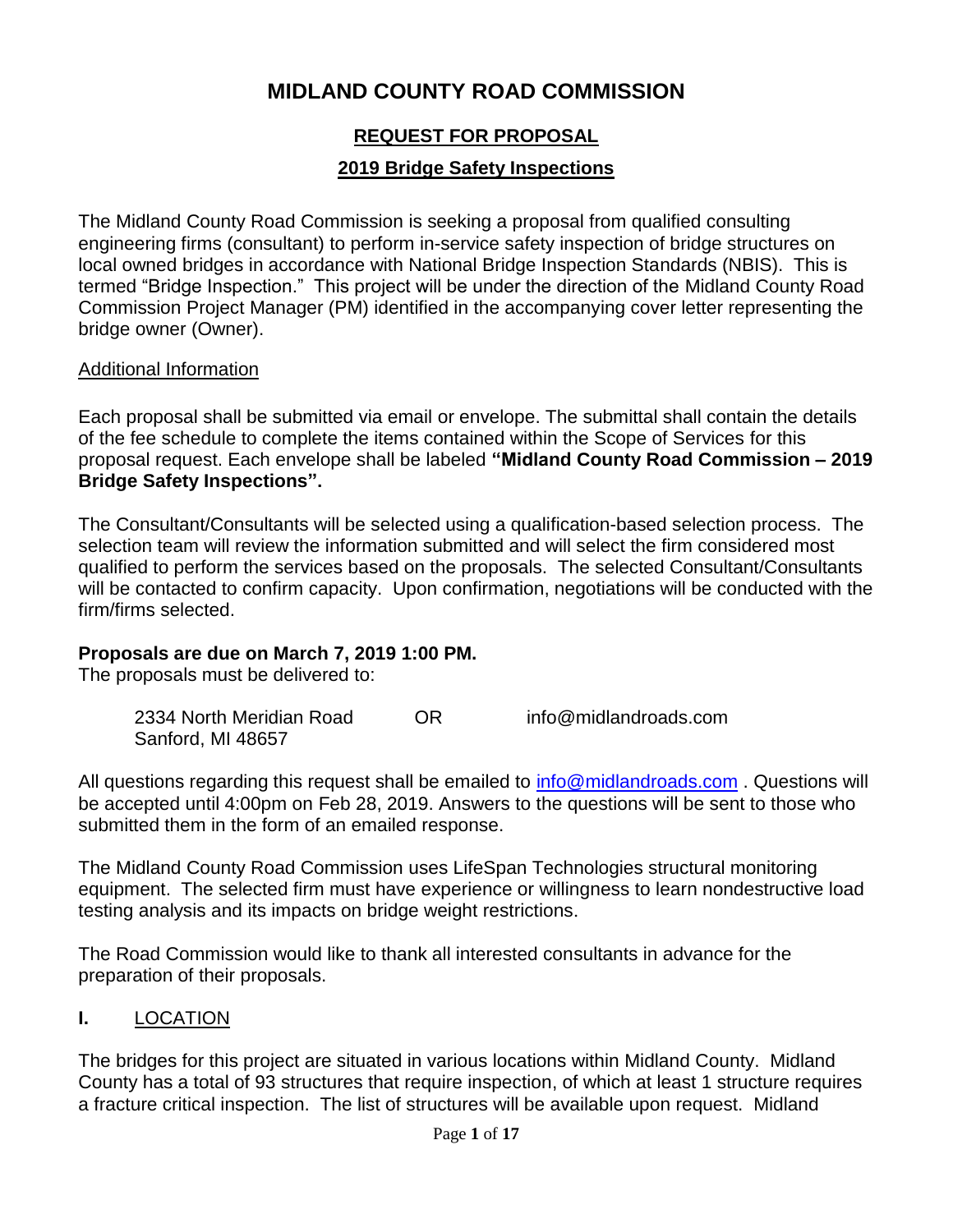County Road Commission reserves the right to increase or decrease the quantity of structure inspections.

#### **II.** PURPOSE

In accordance with the Code of Federal Regulations 23-CFR-650, subpart C, each bridge under Midland County Road Commission jurisdiction is periodically inspected following the Federal Highway Administration (FHWA) NBIS. There are several steps in the process of this work and there may be a need for follow-up action.

The deliverable for this authorization will be the "Inspection Report." This report will have several components as noted below and will be attested to be accurate and complete under seal of a professional engineer.

#### **III.** DURATION & SCHEDULE

#### **A. Schedule of Dates and Milestones**

The Consultant is required to develop a project schedule for the inspection of the bridges. Each bridge inspection must be completed by and within the month of the due date, as established by the date of the previous inspection, and the frequency determined by the previous inspector. In no case shall the inspection date exceed 24 months from the previous date. The Project Schedule must be submitted in the form of a list of when the bridges will be inspected, by date**.**

Any changes to the schedule must be submitted to the Midland County Road Commission PM for approval prior to the change. Failure to progress in alignment with the schedule will be considered as failing to meet the terms of this authorization and may result in the cancellation of the contract.

The Consultant must be prepared to begin the field inspection work within one week after receiving the notice to proceed or an executed contract.

#### **B. Meeting Dates**

The Consultant is required to attend an initial pre-inspection meeting, and a series of periodic meetings. The expected dates for these meetings are shown below; however, these may be adjusted as mutually agreed to by the Midland County Road Commission PM and the CONSULTANT.

See Section VI, Meetings for a description of the CONSULTANT's responsibilities.

| <b>Pre-Inspection Meeting</b>      |                     | April 8, 2019                                        |
|------------------------------------|---------------------|------------------------------------------------------|
| <b>Progress</b><br><b>Meetings</b> | 1st l<br>2nd<br>3rd | June 12, 2019<br>August 14, 2019<br>October 16, 2019 |

Project Closeout Meeting November 6, 2019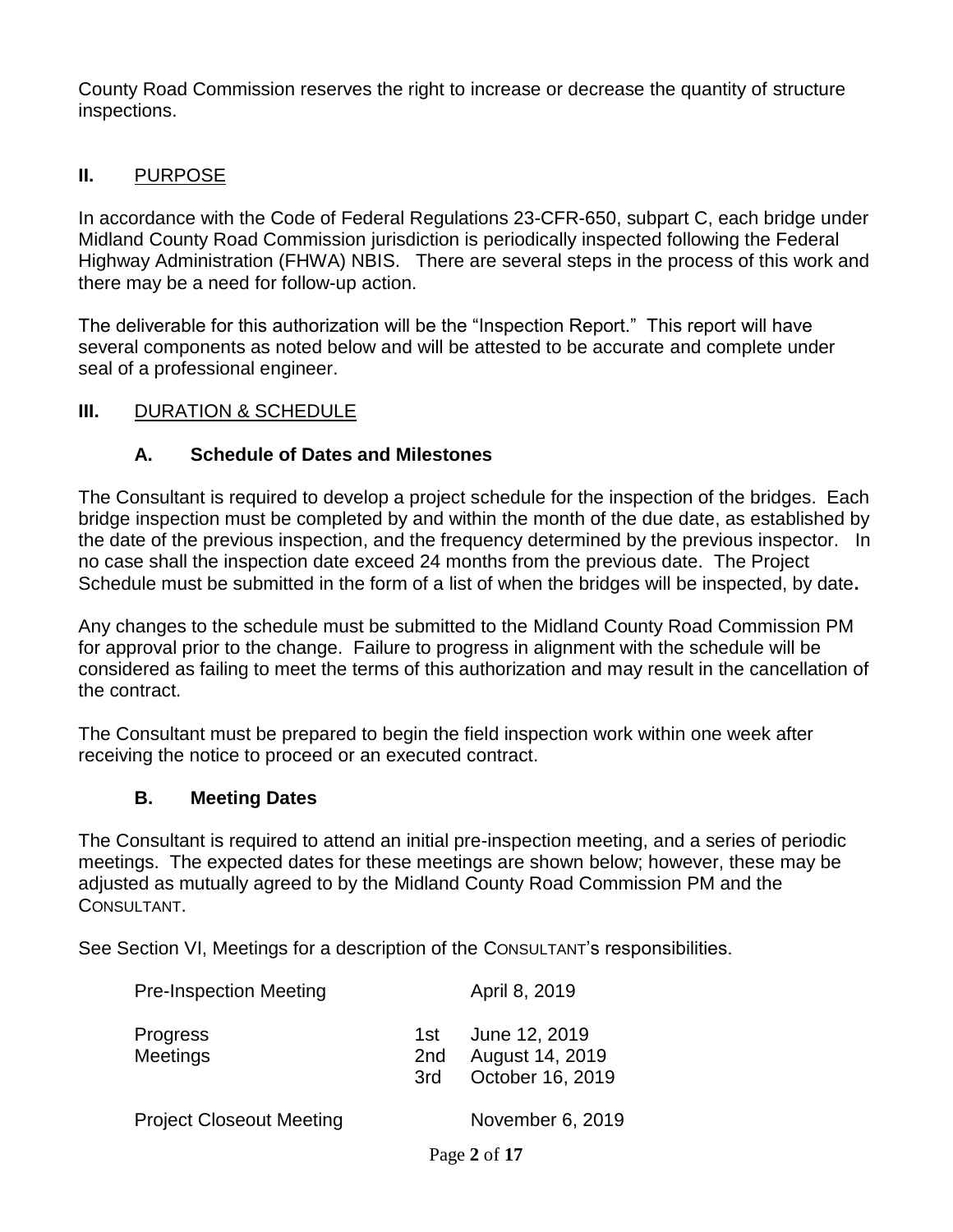### **IV.** STAFF QUALIFICATION REQUIREMENTS

Each bridge on the list must be inspected with a Qualified Team Leader (QTL) present. The CONSULTANT may utilize additional personnel on any given team, but the Midland County Road Commission will not pay for the additional staff. The CONSULTANT is required to have as many teams as necessary to complete the inspections by the required dates.

Following are the minimum qualifications necessary for the required personnel. This must be documented with resumes and submitted with the Fee Proposal.

### **A. CONSULTANT Project Manager**

- 1. Administrative manager with authoritative control over the inspection teams and demonstrated project management experience.
- 2. Primary contact between the Midland County Road Commission and the CONSULTANT. One of the inspection QTLs may be delegated Project Manager responsibility.
- 3. Will perform project contract Quality Control as stipulated in §VI-C

#### **B. CONSULTANT Qualified Team Leader, QTL(s):**

- 1. Must meet the requirements of NBIS for a QTL. See Code of Federal Regulations, 23-CFR-650 §650-309.
- 2. Professional registration as an engineer, licensed to practice in the State of Michigan.
- 3. Minimum of three years of documented experience in the in-service safety inspections of bridges.
- 4. Completed the NHI # 130055 "Safety Inspection of In-Service Bridges" class within the last five years. If the QTL(s) has attended this class more than five years ago, he / she must have taken the NHI #130053A three day Bridge Inspection Refresher course within the preceding five years, or attended 24 hours of bridge inspection professional development in the preceding five years.

#### **C. Field Staff assisting the CONSULTANT QTL(s):**

- 1. A technical staff person with three years experience in inspection, design, or construction of bridges or:
- 2. Recent graduate engineer working at the staff engineer or entry level position.

The above listed classes for the QTL(s) are encouraged, but not required for the field staff.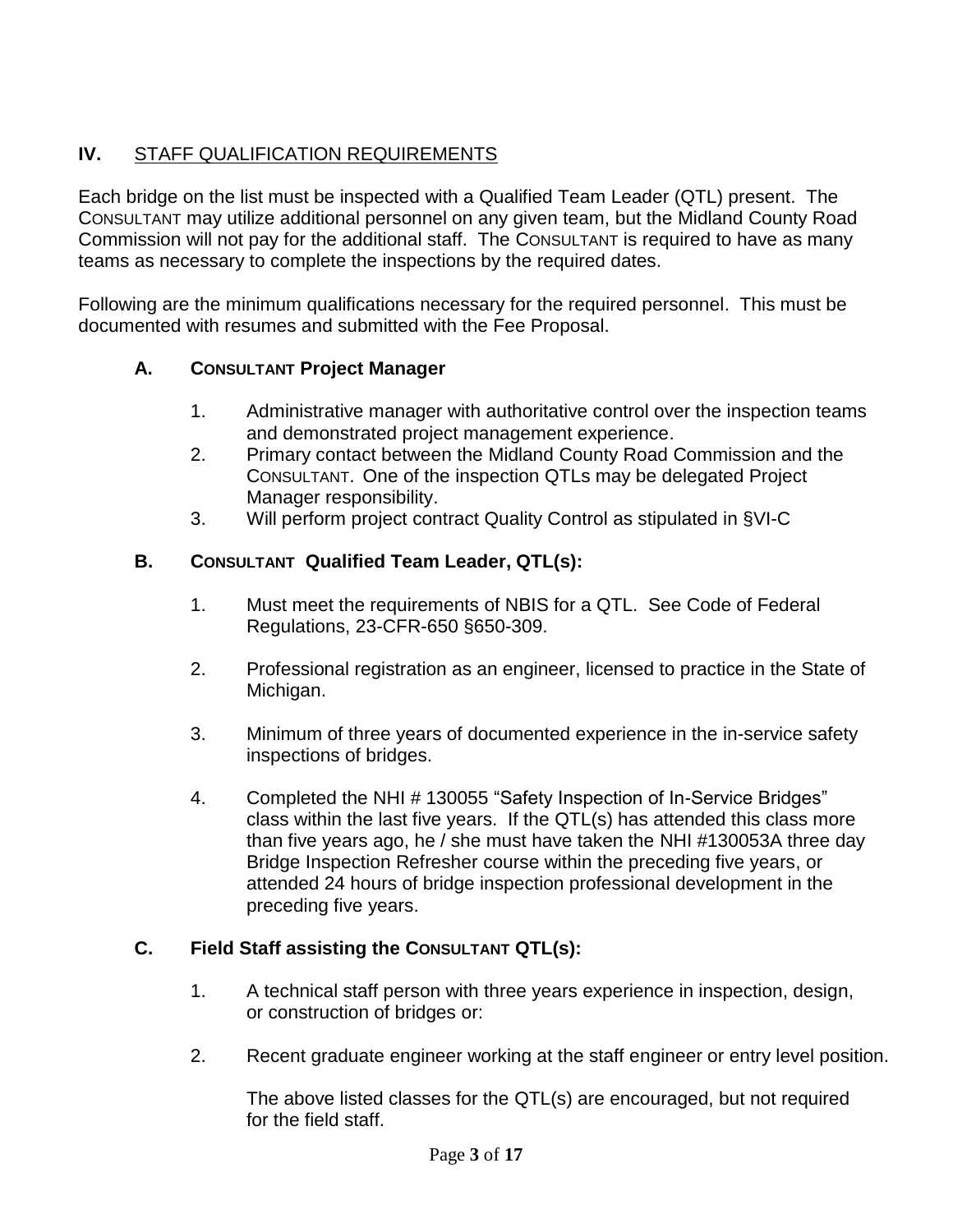If the QTL(s) that is approved under this authorization is unable to finish the work of the entire project, the authorization may be terminated. The CONSULTANT can submit a backup QTL(s) for approval with the initial submission of the proposal. However, if any one person identified in the proposal is rejected by Midland County Road Commission, the entire proposal will be considered non-responsive and rejected.

# **V.** GENERAL DESCRIPTION OF THE WORK

Bridge safety inspections are done to insure the safe use of the structures by the motoring public. To accomplish this, the National Bridge Inspection Standards (NBIS), AASHTO, *Manual for Condition Evaluation of Bridges* and, the *Bridge Inspection Reference Manual* are to be used as guidance to complete the inspection and provide necessary information. Additional guidance documents and manuals are listed in the appendix.

For the purposes of this project, bridge inspection is broke into four phases: bridge file review, inspection of the bridge in the field, completion of the reports, and communication of the findings to Midland County Road Commission OWNER. Each of these phases must be completed for successful completion of the project.

# **A. Bridge File review**

In this phase of the work the CONSULTANT will take several steps to review the documentation for each bridge and register on-line to be assigned the forms to complete.

- 1. The QTL must register on-line with the MDOT Michigan Bridge Management and Inspection System (MiBRIDGE) bridge data collection application, at the "New Consultant / Inspector Registration". This person's name will appear on all inspection documents.
- 2. Find the Midland County Road Commission bridge owner's name and add it to the list on the right.
- 3. Review the bridge files, and become familiar with the documentation on the structures and the respective load analysis for each bridge at the Midland County Road Commission office.
- 4. Obtain paper copies of the previous inspection reports for use in the field.

# **B. Field Inspection**

The CONSULTANT team will visit each bridge site and perform an inspection according to the NBIS and AASHTO manual description for a "Routine" inspection. This will be done with a visual inspection and non-destructive tests (NDT). Several reports, described below, will be completed by the QTL while performing this inspection.

1. Observations

The CONSULTANT QTL will observe all of the bridge components and record their findings ratings in red ink on the appropriate inspection report. This information will be entered into the respective form using the Web based application MiBRIDGE. The data can be downloaded to a laptop computer for use in the field, but this is not mandatory.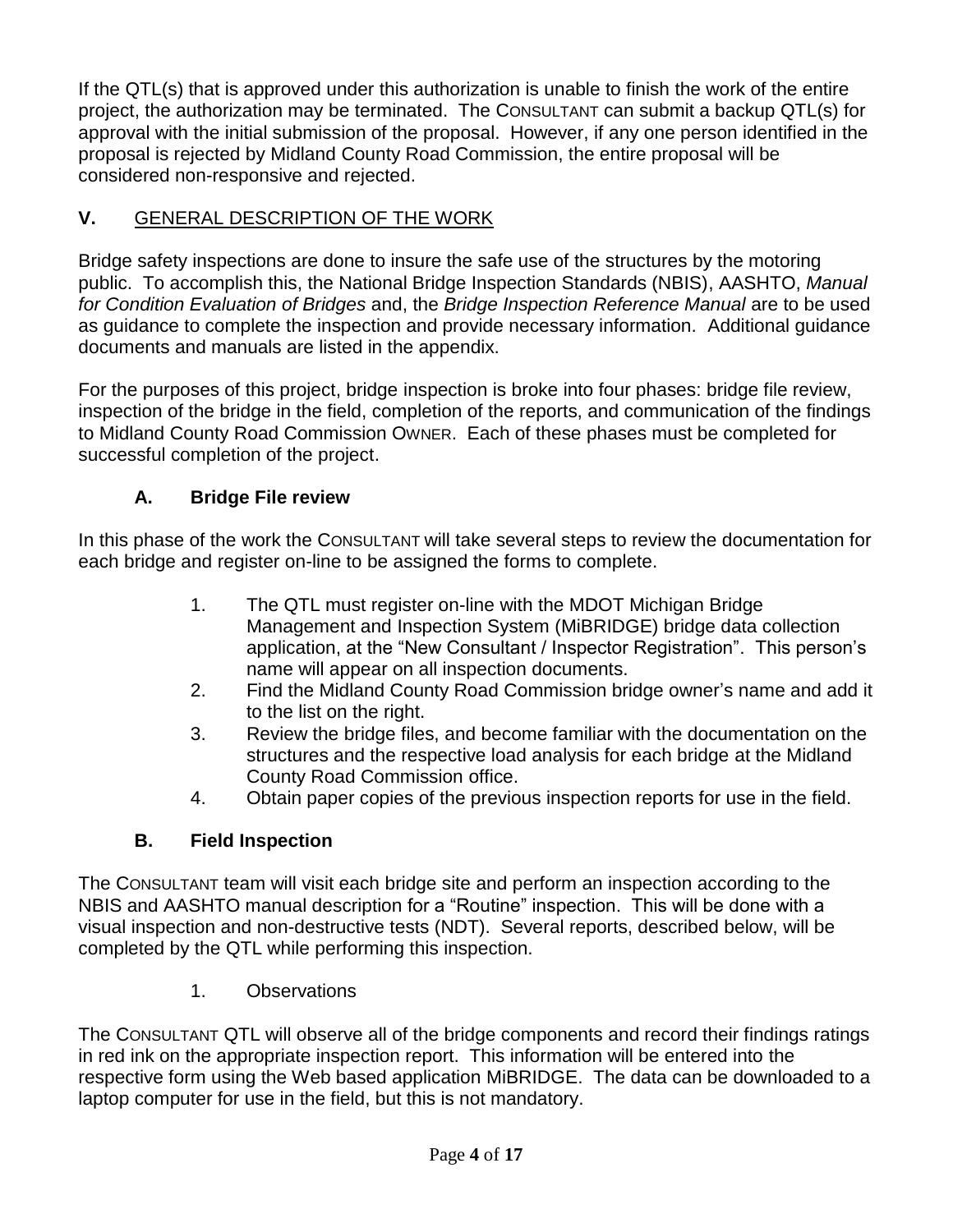There must be sufficient comments for each element in the reports to outline its condition and to justify the rating given. Some of the previous reports may not have complete comments. The lack of previous information does not exempt the CONSULTANT QTL from providing sufficient comments for each element to outline its condition. Follow the rating guidelines provided in the system, unless there are circumstances, particularly if they are safety related, that in the judgment of the QTL do not fit within these guidelines. In this case, the inspector will document the reason for the deviation in the respective comment section.

NBIS sets a maximum of 24 months between inspection intervals. However, structures in poor condition or with rapidly changing conditions may require inspection sooner than 24 months. It is the responsibility of the CONSULTANT QTL to determine the inspection frequency and notify the Midland County Road Commission PM when a frequency is to be changed. The *Bridge Inspection Frequency Guidelines* will assist the CONSULTANT QTL in setting the frequency.

The CONSULTANT QTL must render a professional judgment as to the need for structural analysis or loading rating of the given structure. It may also be necessary to recommend temporary load restrictions and/or changes to the inspection frequency.

If there is an area of concern that requires traffic control or special inspection / testing, the CONSULTANT must notify the Midland County Road Commission PM with a "Request for Action" (RFA) form. See "Notification for Unusual Situations" below.

Stream and river bed scour must be evaluated to ensure the foundation for the bridge has adequate support. The CONSULTANT QTL will perform a scour inspection around all structural elements that are located in water up to six feet deep utilizing the wade and probe or the boat and probe methods. Substructure elements in water over six feet will be inspected by a diver under a separate contract.

Information on scour must be reported on the Bridge Safety Inspection Report (BSIR). If there is loss of bearing or undermining of a footing that is safety concern, this must be reported to the Midland County Road Commission PM using the RFA. If the loss of bearing is sufficient to be of immediate concern for the component to structurally support the bridge, the CONSULTANT will notify the Midland County Road Commission PM on an emergency basis (See Section V-A-2, "Notification for Unusual Situations" below).

In addition, the elevation of the stream or river bed relative to an established datum may be required to be measured for all or a portion of structures over water. These measurements must be taken at locations along the length of the bridge spans that are over a stream or river bed, and recorded on the "Stream Cross Section Report" form (See Worksheet Instructions). This information must be compared to the previous data in the form of a graph.

The CONSULTANT QTL must determine if the structure has been hit by a vehicle and damaged. If the damage has occurred since the last inspection, this damage must be documented with a description and photographs.

During the inspection, the CONSULTANT QTL will evaluate the structure for long and short term maintenance and repairs, and record this information on the "Work Recommendations" form of the BIR.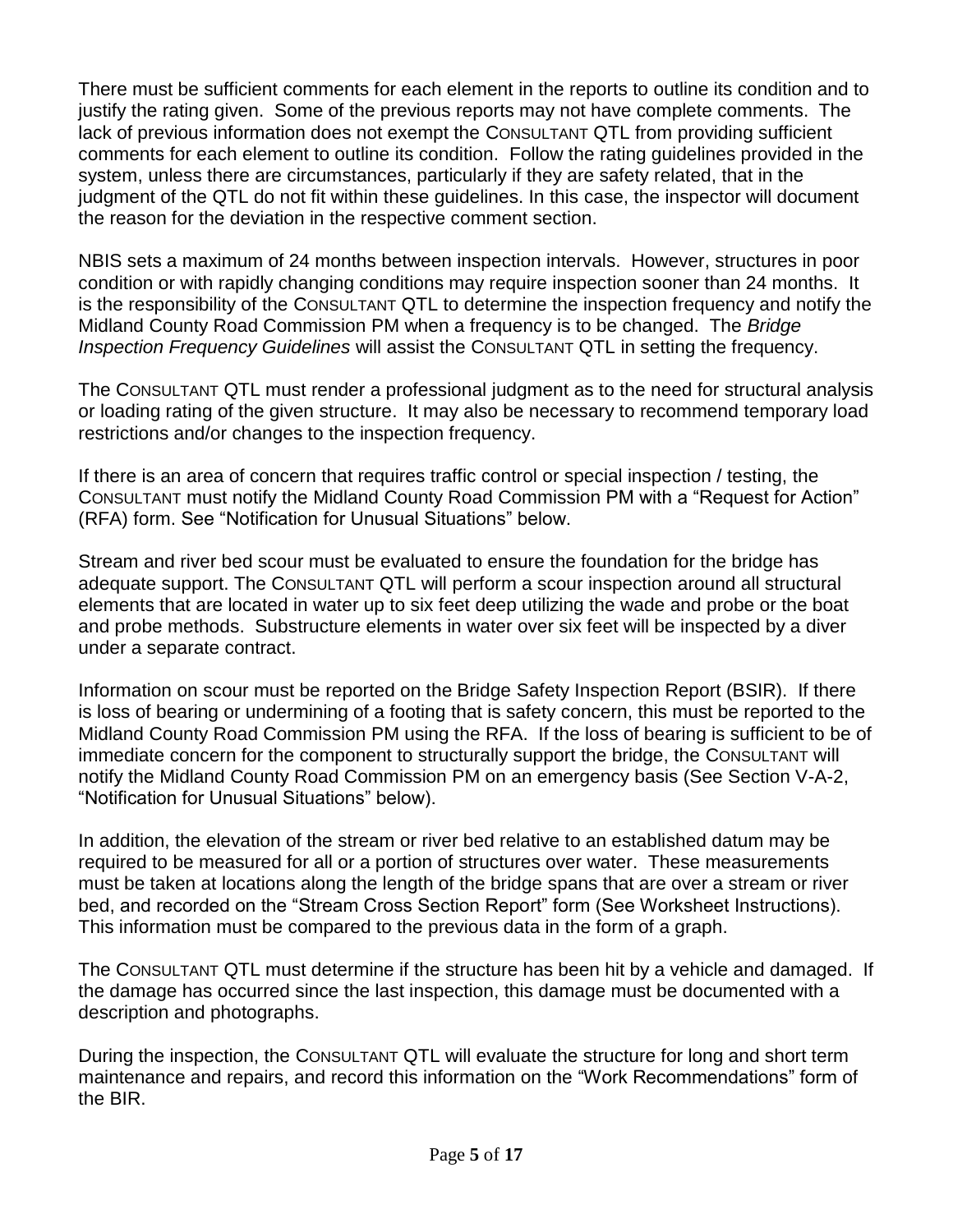# 2. Notification for Unusual Situations

One of the primary reasons for bridge inspection is to determine if there are any unusual circumstances or situations that could effect the continued safe operation of the bridge, or where it could be costly if repair action is delayed. The CONSULTANT QTL must determine whether the bridge can safely remain in service until the next inspection date. The CONSULTANT QTL must identify the cause of any unusual circumstances or situations and notify the Midland County Road Commission PM within a time frame appropriate for the situation.

Communication of these situations is accomplished formally by using a RFA. The CONSULTANT must properly complete this form and deliver it to the Midland County Road Commission PM in a timely manner to ensure this communication takes place.

This form does not preclude advising the Midland County Road Commission PM immediately by phone, or other means, of imminent circumstances. However, the CONSULTANT is still obligated to complete the form. If the situation warrants, the form should be delivered on an expedited basis, faxed or e-mailed, and the CONSULTANT must get confirmation of the delivery.

The RFA should not be used to convey the ordinary information that belongs on the BIR. Below are some of the situations that may trigger a RFA:

• Deficient Structural Conditions

If a condition exists on a structural component that warrants a structural analysis (see "Load Analysis" §V-C below) or further investigation to determine if the capacity of the element in question is capable of safely carrying the intended loads, the CONSULTANT is required to inform the Midland County Road Commission PM with a RFA form. An example is an exposed or broken pre-stressing strand in PCI beams or box beam superstructures.

• Functional Conditions

Situations that exist in and around the structure that are not a part of a structural element, but could require immediate attention are termed functional problems. Some of these are damaged approach guardrail, erosion of the shoulder, settled approach pavement, missing load posting or height restriction signs, damaged or broken light poles and sign supports.

• Suspect Conditions Requiring Further Consideration or Testing

The CONSULTANT QTL will perform the routine inspection in the best manner possible on these structures and document any areas that need further consideration or testing.

The CONSULTANT QTL will inform the Midland County Road Commission PM using a RFA form of the need to perform supplemental in-depth inspections on structures for such things as: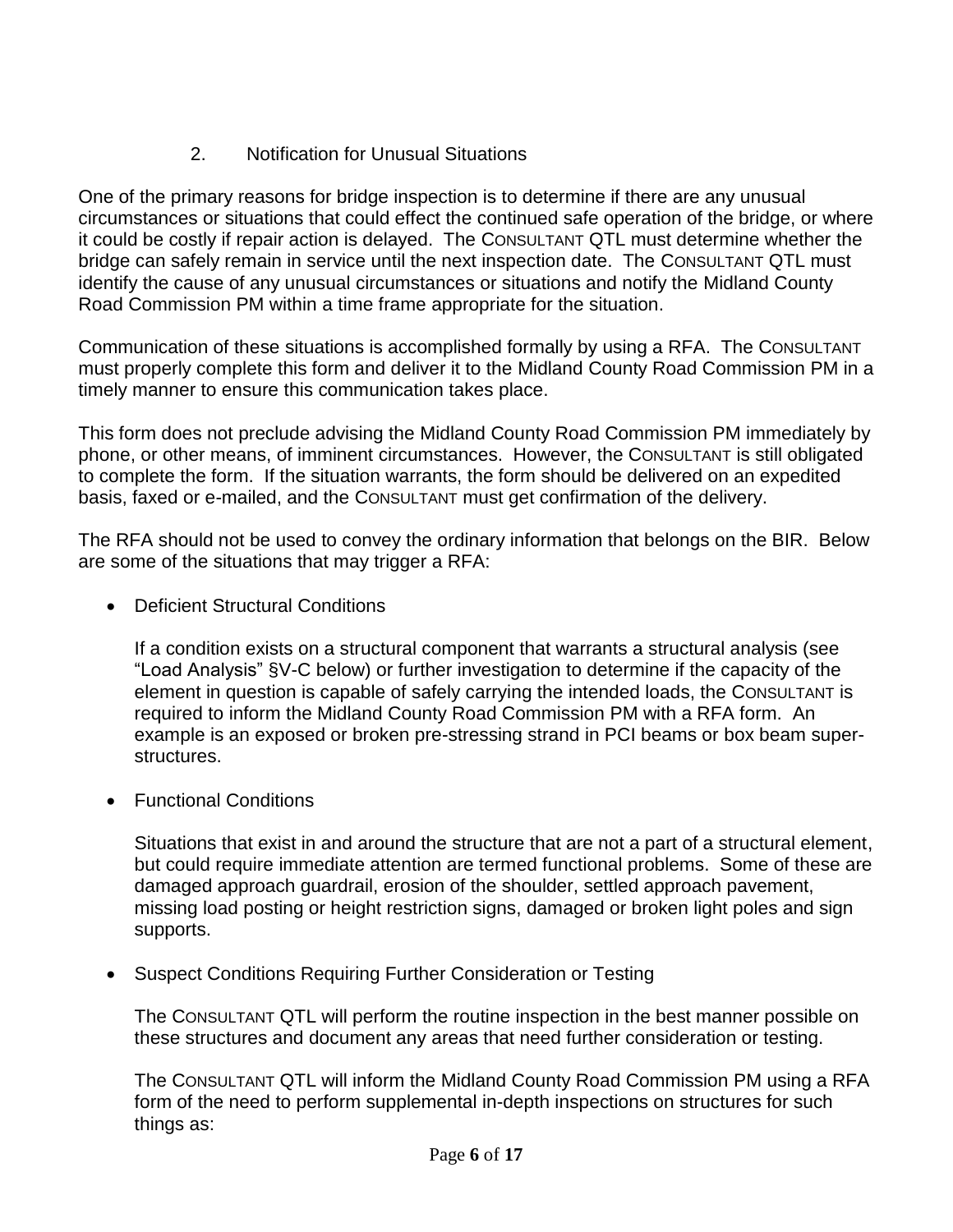- Where a portion of the structure cannot be inspected by routine inspection methods.
- Where there are many structural members in need of measurement for excessive loss of section, or need NDT for evaluation.
- Where there is a need to mechanically remove a lot of scale to get measurements.
- Where there is a need to coordinate with others', such as closing a lane, to closely examine the structure.
- If there is a crack or suspected crack in a structural steel component, the CONSULTANT must clearly document this on paper with narrative and photographs.

If testing is to be performed in conjunction with the routine inspection, the CONSULTANT must inform the Midland County Road Commission PM prior to the testing so arrangements may be made to witness the process. The Midland County Road Commission PM will not delay the CONSULTANT in performing this work and will not require a return trip to perform the test.

### **C. Inspection Reports**

As stated in Section II, "PURPOSE", the deliverable for this authorization will be the Inspection Report. The CONSULTANT will be assigned the structures for inspection in MiBRIDGE. The assignment will last for 90 days.

A Bridge Inspection Report (BIR) has several components that will vary from bridge to bridge, but that will include at least the "*Bridge Safety Inspection Report*", MDOT form 2502 (BSIR), the "*Culvert Safety Inspection Report*" (CSIR), the "*Structure Inventory and Appraisal*", MDOT Form 1717a (SI & A), and the "*Work Recommendations*". Additional documents may also be necessary depending on the circumstances at the bridge and its condition. Some of these are the RFA form, the "*Streambed Profile*" form, field notes, sketches, and pictures. The BSIR, SI&A, and the work recommendations are to be completed and the data saved on-line in MiBRIDGE. If the field application is used, the data must be submitted back to MDOT using MiBRIDGE on-line.

All of the documents created by the inspection will be assembled in a binder and presented under cover of a letter stating that the inspections have been performed in accordance with this scope of services, and that all appropriate procedures and guidelines have been followed. This letter will also have the professional registration seal of the QTL or CONSULTANT PM. An additional unbound black and white copy will be presented with the information separated for each bridge for the bridge owner's bridge files.

The Midland County Road Commission PM will conduct periodic QC checks on the CONSULTANT's work (approximately ten percent of the structures listed in the work package). If these evaluations, in the judgment of the Midland County Road Commission PM, show that the CONSULTANT does not adhere to the policies and guidelines noted above the contract can be terminated and the balance of the structures to be inspected will not be paid for.

The following documents are typical for each bridge. Other reports may be necessary as conditions warrant.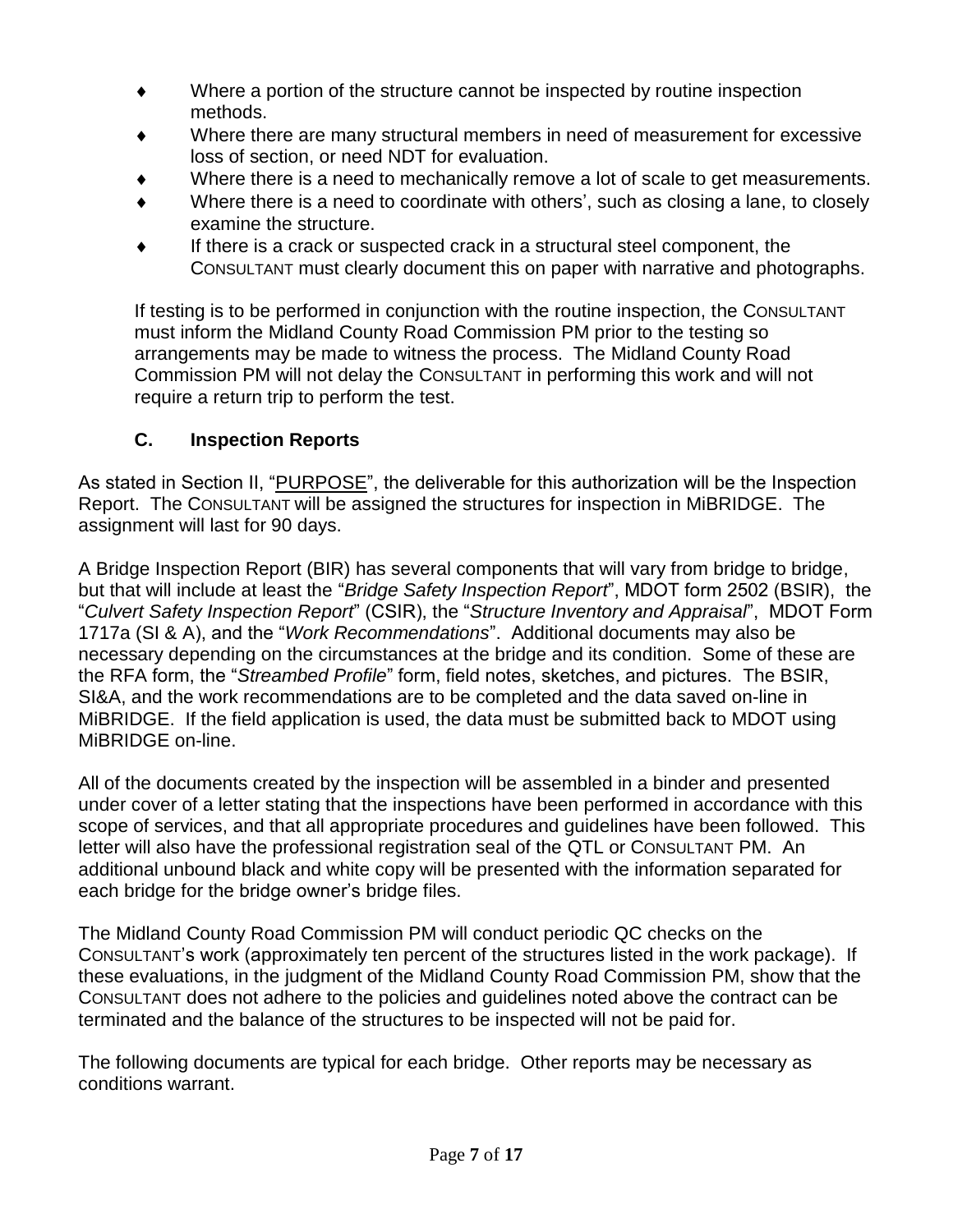1. Bridge Safety Inspection Report (BSIR), MDOT form 2502

This is the primary inspection report form and is incorporated into MiBRIDGE. The CONSULTANT QTL must complete this form in the field at the specific bridge site. This is usually done by redlining a copy of the previous report. MiBRIDGE has a "Field Copy" print option that creates white space on the previous report for noting changed conditions at the site. It is recommended that the CONSULTANT retain this copy in their records as backup in case of failure of the electronic copy.

A new inspection record is created in MiBRIDGE using the information from the site visit. This can be done in the field using the field application with downloaded data or entered in the office using the on-line application.

2. Structure Inventory & Appraisal Form (SI&A), MDOT form 1717a

A copy of the previous SI&A will be available to the CONSULTANT from MiBRIDGE. The CONSULTANT QTL will verify the information on the SI&A during the inspection. Most of the data on the SI&A is static from inspection to inspection; therefore, MiBRIDGE will bring the data forward for the new inspection. However, the CONSULTANT QTL is responsible and accountable for all the information as though entered directly at the time of the inspection.

3. Work Recommendations Report

A key element of the NBI program is the communication of the inspector's judgment of the need for maintenance or rehabilitation work necessary to keep the structure in service. The Work Recommendation Report is completed in MiBRIDGE.

4. Stream Cross Section Report Form

The CONSULTANT will record the elevation of the stream bed with reference to an established datum on this form. The data collected must be entered on the form electronically, and the hard copy and electronic form will be submitted to Midland County Road Commission.

5. Photographs and Posting Document

Photographs must be taken and submitted as part of the Inspection Report to document any unusual conditions. The photographs must be digital images and captioned with a description of what the photo is showing. Photos that are over or under exposed so the details in question cannot be seen will be returned to the CONSULTANT, and will have to be taken again until the photos are legible. A copy of the electronic files will also be submitted in jpeg format on CD with the Inspection Report.

Bridges that are load posted must have a picture taken of the correct load posting sign with the bridge in the background. This picture will be stapled to the SI&A form and the "*Load Analysis Summary*" form, and submitted to MDOT's, Bridge Management Unit. If the signs at the bridge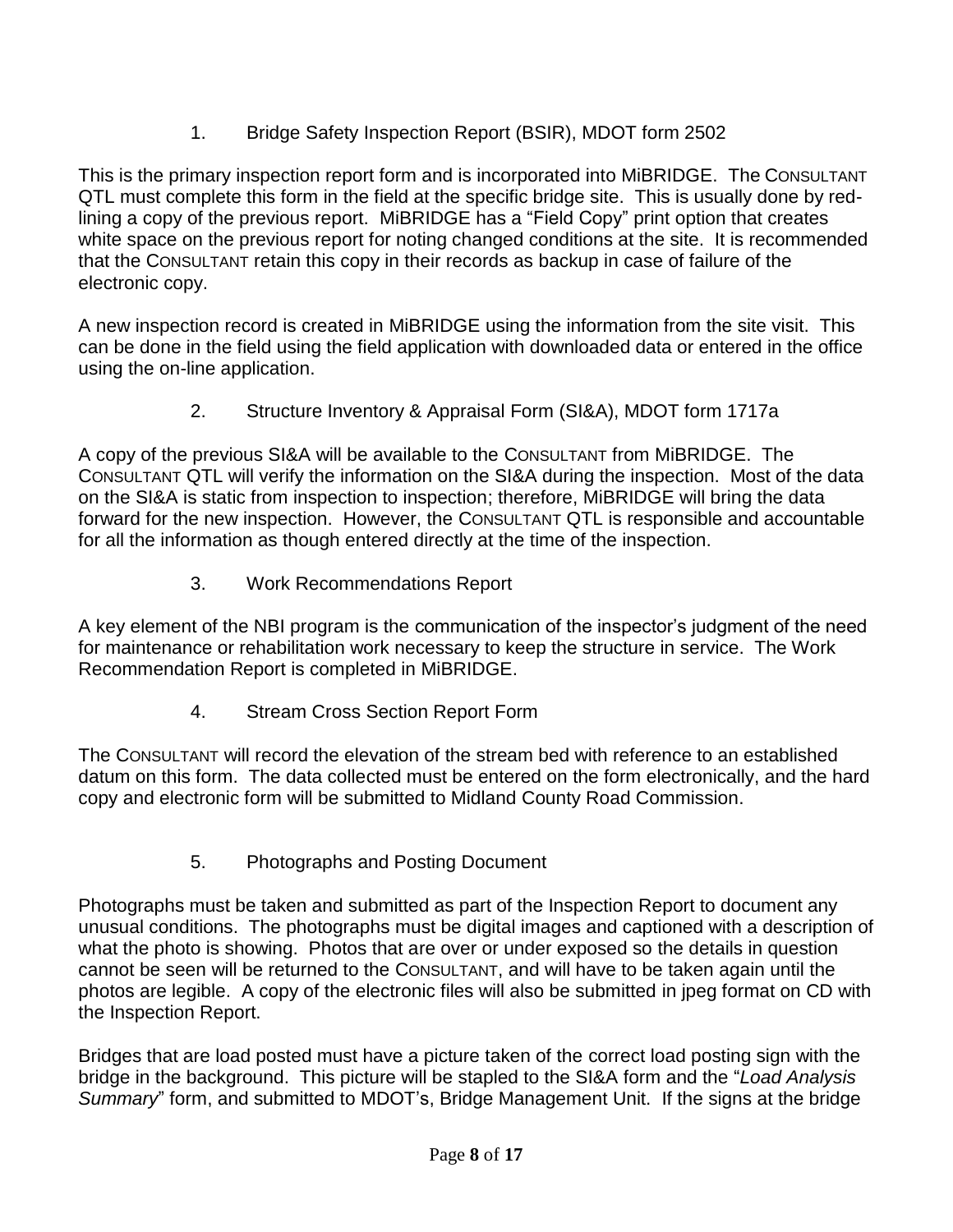are in place at the time of the field inspection, the CONSULTANT Will prepare the documents so the Midland County Road Commission can send them to MDOT.

6. Request for Action Report

As noted above, the CONSULTANT will use this report to document communication to the Midland County Road Commission of circumstances that need more urgent attention than otherwise noted in the Work Recommendations. Examples of this are noted in §V-B-2.

7. Michigan Bridge Management and Inspection System (MiBRIDGE) Reports

The CONSULTANT will provide a matrix of bridge data from MiBRIDGE with the following data sets:

- **Bridge number**
- Route carried
- Feature intersect
- Next inspection date
- Deck rating
- Super-structure rating
- Sub-structure rating
- Maintenance Work
- Contract Work

### **D. Load Analysis**

The NBIS requires that all bridges have an initial load rating calculated, and the rating reevaluated when the condition or loading of the bridge has changed. Deterioration of structural components over time may get to the point where the structure may have to be load restricted. Overlays, attachment of appurtenances, or situations may also trigger the need to re-evaluate the load rating. It is the Inspection QTL's responsibility to assess the overall condition of the structure, render a judgment as to need for a re-evaluation, and document his/her judgment in the general comments section of the BSIR.

Load rating analysis is not required at every routine inspection and is dependent on conditions determined during the inspection. Therefore, the Midland County Road Commission PM will evaluate the inspector's recommendations and decide on the best course of action based on the circumstances. The CONSULTANT will not proceed with the calculations until authorized by the Midland County Road Commission PM.

If the load rating is necessary, based on the information provided during the inspection, the CONSULTANT will provide the Midland County Road Commission PM the information below.

- 1. Qualifications of load rating engineer; NBIS requires a registered professional engineer be responsible for load rating calculations.
- 2. Statement of need;

The CONSULTANT QTL will document the deterioration or conditions that are the cause of the need for load rating the structure. This will include all measurements of loss of section and location on the members where the deterioration is evident. This will be recorded in narrative and sketches with dimensions in sufficient detail that the load analysis can be completed.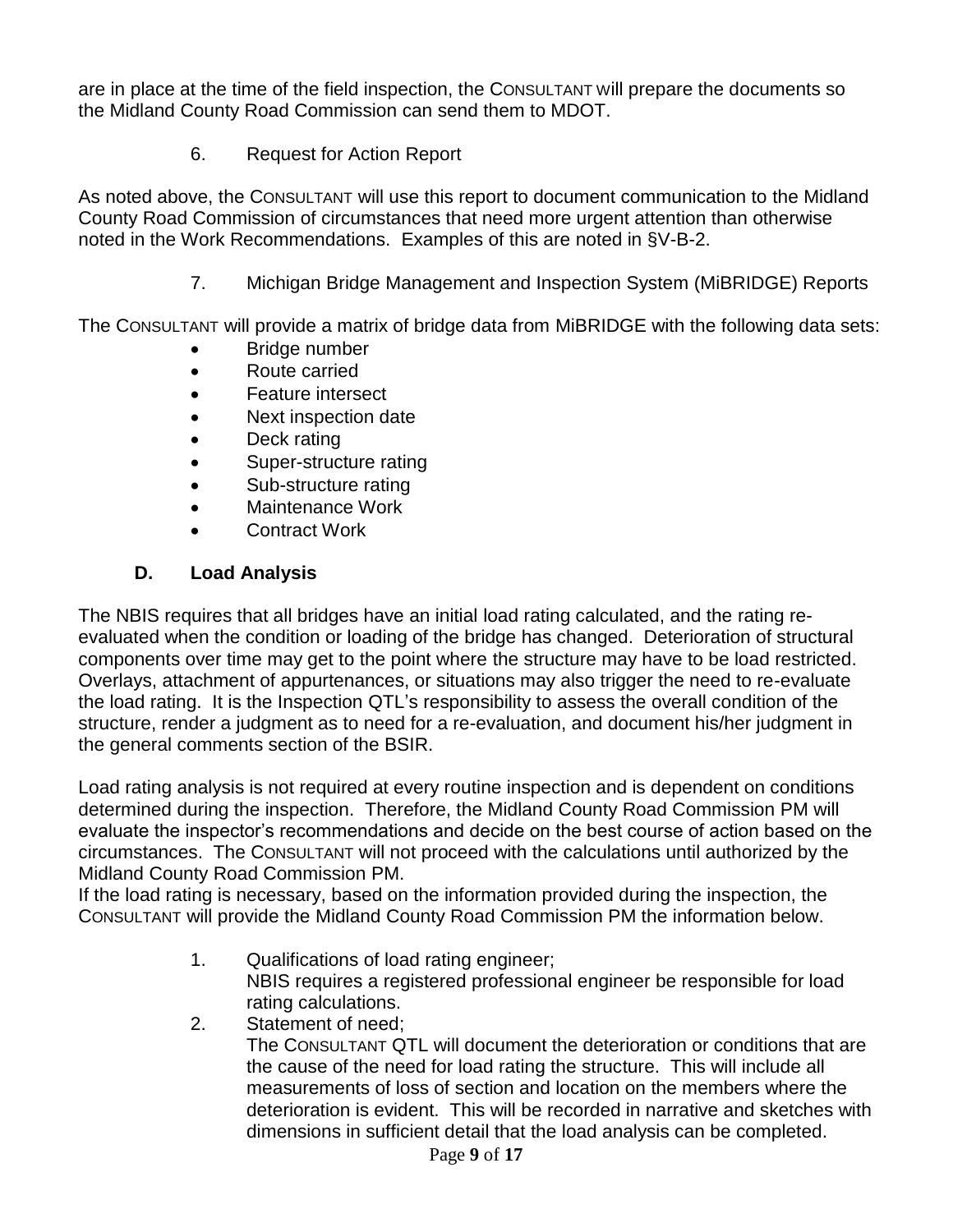Photographs will be taken, both panoramic and close-up with a ruler or other object in the frame which will give proportion. The photographs will be annotated with a description of what is in the photo and its location.

- 3. Provide an estimate of engineering hours to complete the necessary calculations. This will be used with the hourly rate stipulated in §VII-A.
- 4. Procedure

The procedures in the MDOT Bridge Analysis Guide (BAG), latest edition, will be used to determine the Operating and Inventory ratings.

5. Documentation

An Assumption Sheet and a Summary sheet will be completed. The Summary Sheet will be sealed by the professional Engineer doing the calculations. All calculation sheets / computer output sheets, etc. become the property of the bridge owner and will be delivered under letter of transmittal for inclusion in the Bridge File.

### **VI.** CONTRACT ADMINISTRATION

The following meetings are anticipated during this project. Each meeting is expected to take  $\frac{1}{2}$ day for the CONSULTANT QTL(s) to attend the meeting, including travel and  $\frac{1}{2}$  day to complete the associated paperwork. The meeting location will be at a location determined by the Midland County Road Commission PM if a face-to-face meeting is desired.

For all of the periodic meetings listed below, the CONSULTANT will prepare a simple agenda and submit it to the Midland County Road Commission PM prior to the meeting. The CONSULTANT will also keep notes of the meeting and provide "Meeting Minutes" within one week after the meeting.

### **A. Pre-Inspection Meeting**

This meeting is intended to exchange information regarding the general procedures for communication, review the schedule, discuss emergency procedures and communication, and discuss any open questions to that point before the first inspection begins.

### **B. Progress Meetings**

The CONSULTANT QTL(s) will meet with the Midland County Road Commission PM on a regular basis to review the progress of the inspections and to review the draft inspection reports from the previous inspection period. The CONSULTANT will have all of the documents completed prior to the meeting and will submit them under letter of transmittal. See § III-B, "DURATION & SCHEDULE", for anticipated dates.

The CONSULTANT will include a copy of all the non-emergency Request for Action forms completed during the previous inspection period and will review these in the meeting with the Midland County Road Commission PM.

The QTL(s) and the Midland County Road Commission PM will review the QC reports and determine if any changes are necessary to the CONSULTANT's procedures.

### **C. Project Closeout Meeting**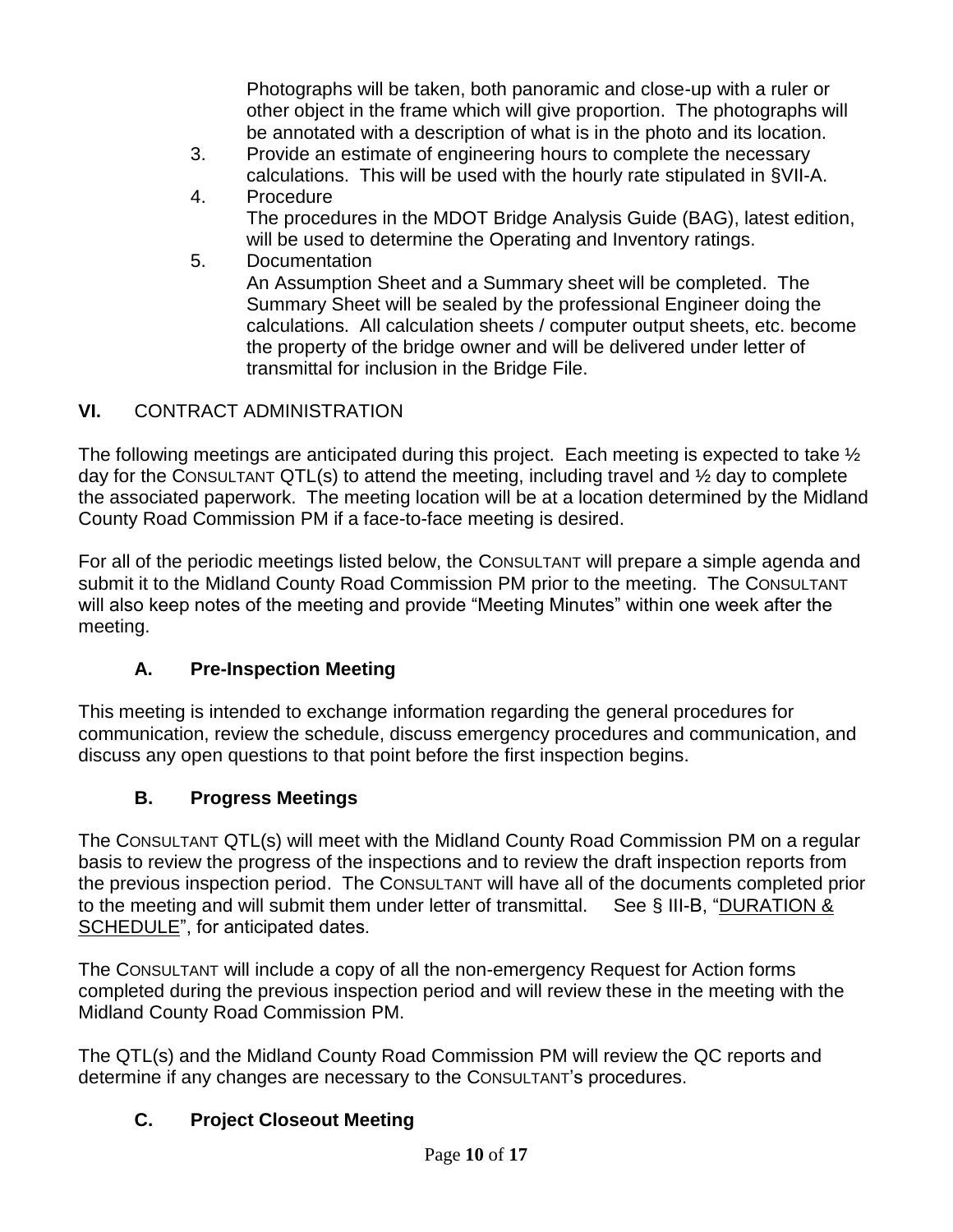This meeting is intended as a review of any outstanding contract requirements and final presentation of the deliverables. The completed "Consultant Performance Evaluation" form will be given to the CONSULTANT and reviewed. All borrowed bridge file documentation will be returned at this time.

# **D. Project Quality Control**

The CONSULTANT will submit a project quality control plan with their proposal that will accomplish at a minimum the following:

- 1. Confirm that all QTLs have the required documents and certificates to substantiate their qualifications.
- 2. Confirm that the inspection process and procedures meet the requirements of the NBIS.
- 3. Review 10% of the completed work to insure that all reports are complete, accurate, and consistent.

#### **E. Administrative Reports**

In addition to the inspection reports above, the following administrative report is required if they apply.

Inspection Progress Report CONSULTANT QC reports

This report must be completed and submitted to the Midland County Road Commission PM at the Progress Status Meetings. This information will be used by the Midland County Road Commission PM to compare progress of the inspections with the schedule.

### a. **Responsibilities of Midland County Road Commission**

The following activities and information will be provided by the Midland County Road Commission PM, where applicable, to the CONSULTANT.

- Assign the structures to be inspected to the CONSULTANT in MiBRIDGE.
- Provide access to the hard copy bridge files which will have:
- o Previous work recommendations. • Blank "Request for Action" form
- 

The Midland County Road Commission PM will perform QC evaluations with the CONSULTANTs on ten percent of the structures inspected.

Provide access for the CONSULTANT to any pertinent information in the Midland County Road Commission bridge files and database that may be necessary to complete the inspection. See Section VII-D, **Release of Information**, for restrictions on dissemination of the material.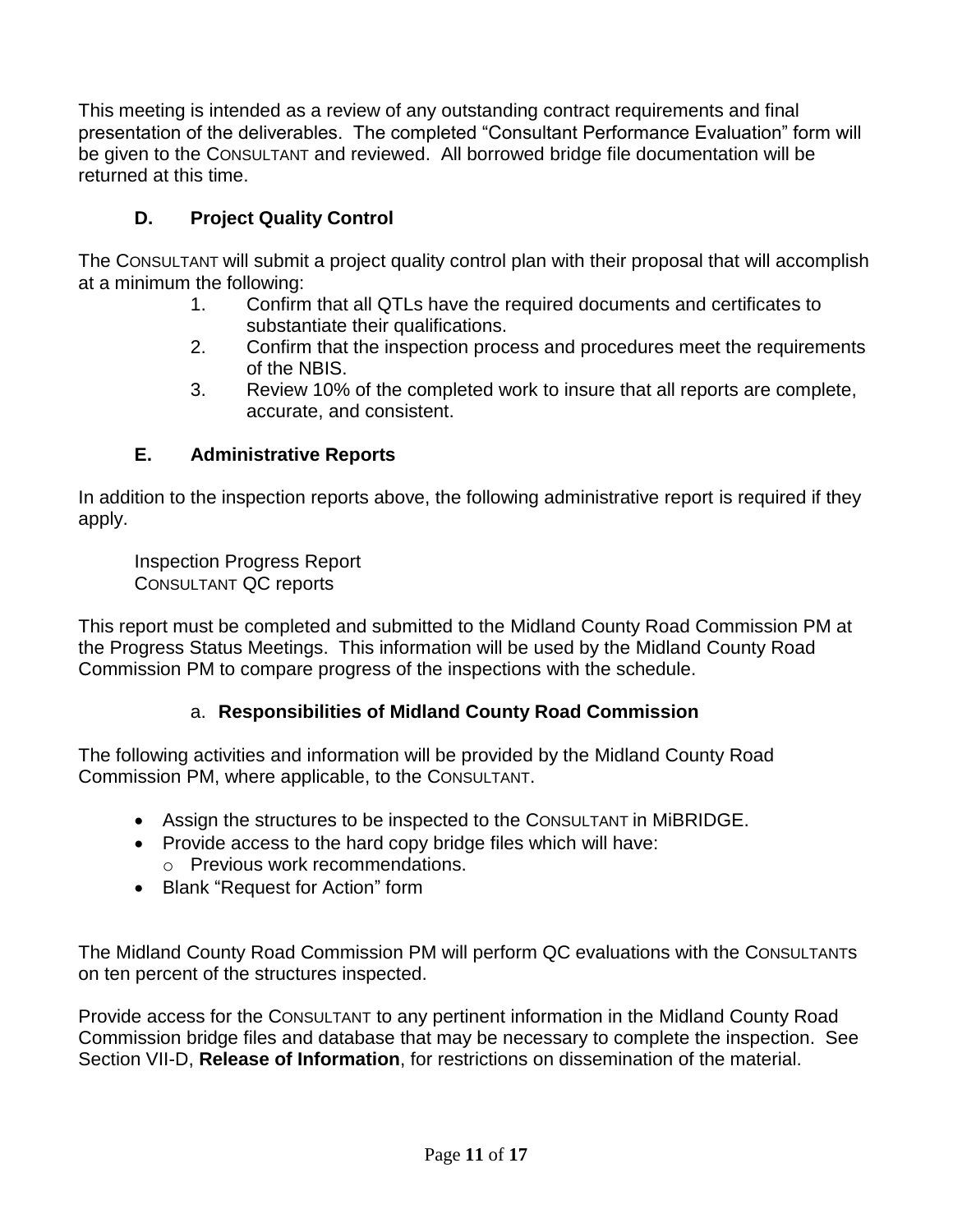# **VII.** PROPOSAL AND AUTHORIZATION GUIDELINES

# **A. Contract Terms**

### Lump Sum Authorization

This will be a "LUMP SUM" type of contract based on each structure with payment upon the completion of all services required on each bridge. The Lump Sum price will include all of the engineering costs and expenses to inspect a given bridge as well as provide the report(s) required above. No added cost will be paid for overtime, weekend, or holiday work.

Stream Bed Cross-Sectioning Premium

In addition, a premium will be paid for those bridges that require Stream Bed Cross-Sectioning. This will be added to the Lump Sum amount for each structure where it is required.

Level One Scour Analysis Premium

In addition, a premium will be paid for those bridges that require Level One Scour Analysis. This will be added to the Lump Sum amount for each structure where it is required.

Level Two Scour Analysis Premium

After performing a Level One Scour Analysis and it is evident that a Level Two Analysis is necessary an RFA should be submitted. A premium will be paid for those bridges authorized and it will be added to the Lump Sum amount for each structure.

Load Rating calculations

Provide an hourly rate for a registered Professional Engineer (Michigan) for the purpose of performing load rating calculations. This will be utilized on a case by case basis and only after approval of the need and estimate by the Midland County Road Commission PM.

Additional Inspection Needs

It is recognized that the inspection process may uncover the need for additional investigation requiring special non-destructive testing and traffic control. The CONSULTANT will submit a recommendation with justification and documentation of the need for this work, and an estimated cost after completion of the routine inspection.

If approved by the Midland County Road Commission Project Manager, a separate contract for this work will be issued. The CONSULTANT will be required to perform this work expeditiously utilizing the same inspection team. Failure to respond in the necessary time frame will cause Midland County Road Commission to get the work done by other means and could result in cancellation of the remaining work of this contract.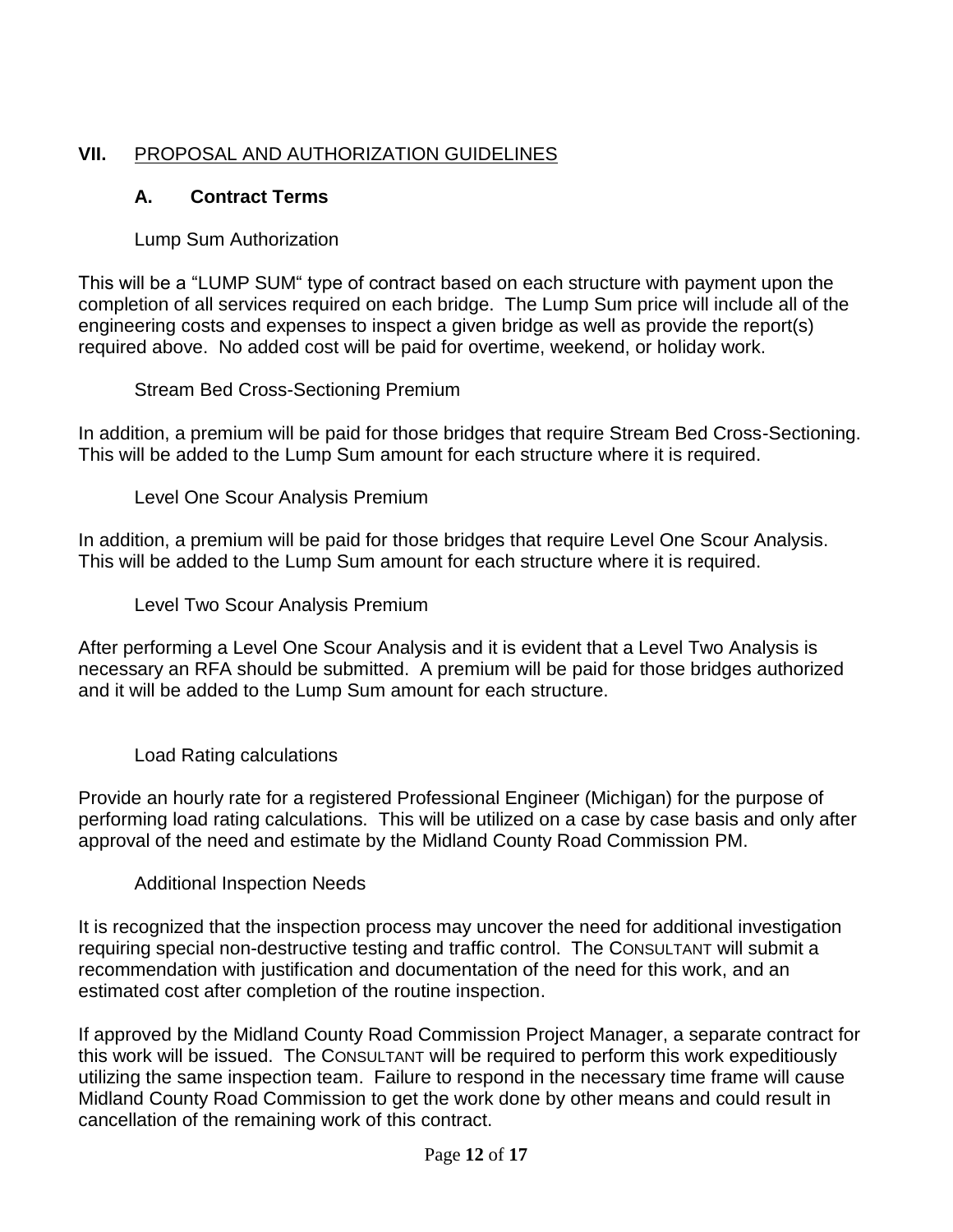The Midland County Road Commission reserves the right to seek a new RFP for this work.

#### **B. Proposal Requirements**

The following information is required of the CONSULTANT in response to this Scope of Services. Failure to provide all of the information will be cause to consider the proposal non-responsive and reject the proposal.

1. Proposal Letter and Fee Estimate

The CONSULTANT must submit a letter agreeing to the stipulations in this Scope of Services. The letter must be signed by officer of the company as stated in the "Guidelines"

2. Resumes

Resumes of the CONSULTANT's staff who will be assigned to the project must be appended to the Proposal Letter. These resumes must document the requirements stated in Section IV, STAFF QUALIFICATION REQUIREMENTS.

Copies of training certificates attesting to re-current training requirements are required. Previous project information should not be included.

3. Equipment

Appended to the Proposal Letter must be a description or fact sheet of the equipment that will be used during the inspection.

4. Schedule

The CONSULTANT must develop a schedule for the inspections as stated in Section III-A, "Schedule of dates and milestones", and append this to the Proposal Letter.

# **C. Billing Submittals**

The CONSULTANT must submit all invoices to the Midland County Road Commission PM for approval. Payment will be monthly based on the work complete to that date.

All invoices will be numbered sequentially and will indicate the invoice period. They must also indicate the Work Package number, the Midland County Road Commission job number, and the agreement number. All invoices include time sheets for all staff engaged on the project during that time period and must list the specific bridges completed.

| All invoices will be sent to: | <b>Midland County Road Commission</b> |
|-------------------------------|---------------------------------------|
|                               | <b>Attn: Terry Palmer</b>             |
|                               | 2334 N Meridian road                  |
|                               | Sanford MI, 48657                     |

Page **13** of **17**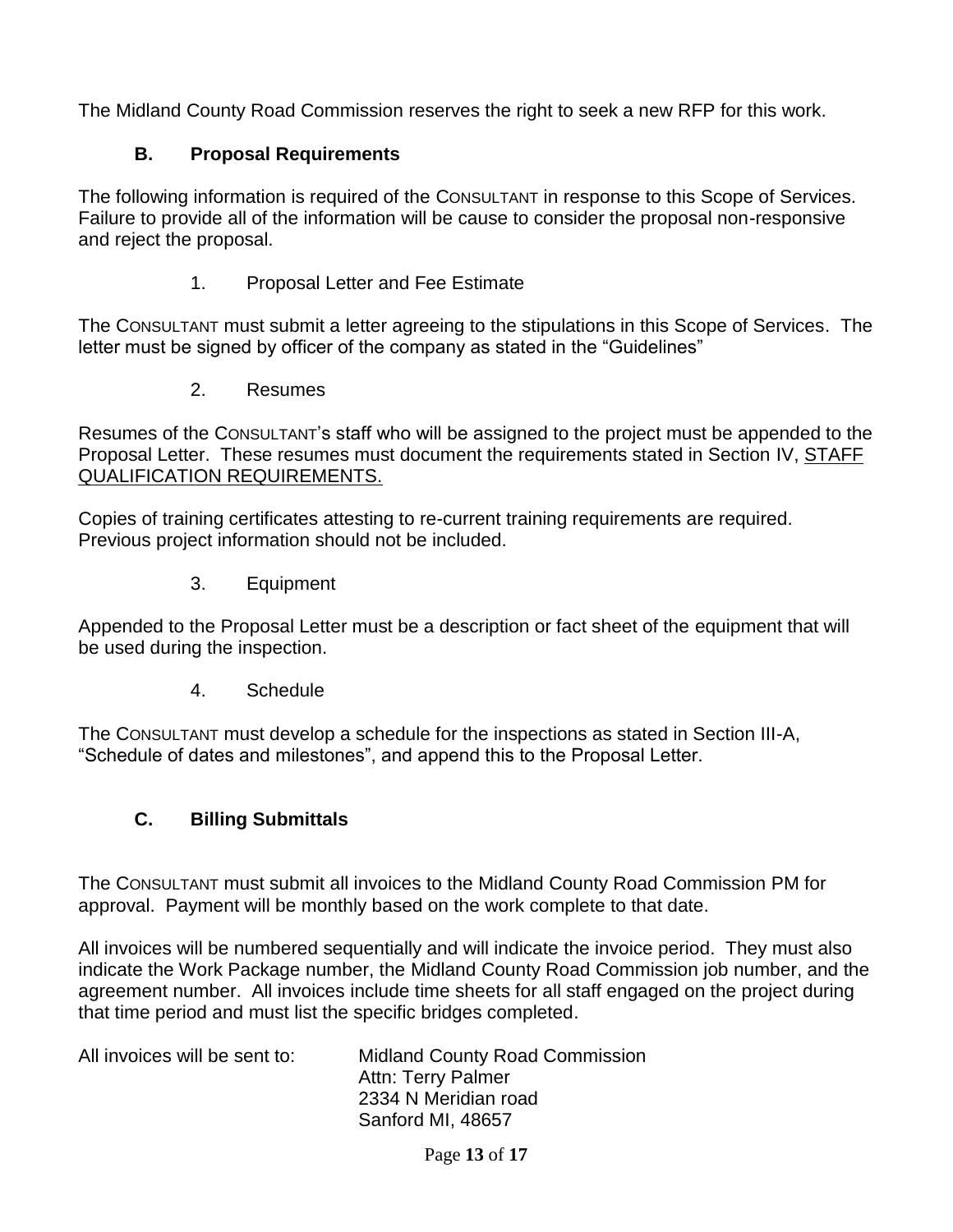Questions pertaining to billing and payment may be directed to Midland County Road Commission PM at 989-687-9060.

### **VIII.** GENERAL

# **A. Personal Safety Equipment**

The CONSULTANT will be required to provide all personal safety equipment for those people working in the field. Some of the required items are hardhats, safety shoes, safety vests, gloves, safety harnesses, eye protection, etc.

Any person found to not have the required safety equipment will be asked to leave the Midland County Road Commission right of way. If there are repeated cases of this, the authorization with the CONSULTANT will be terminated.

### **B. Inspection Equipment**

The CONSULTANT must provide the following equipment as suitable for the inspection of the bridge. The use of this equipment during the inspection is considered part of the Lump Sum price.

1. Inspection Vehicle

The CONSULTANT will provide a vehicle with high visibility marking and or lighting for use during inspection. This vehicle will provide transportation for the inspection staff and the necessary equipment.

2. Boat

The CONSULTANT is required to have a small boat available for the purpose of inspecting those bridges which are over water and are too deep to wade. This is typically a small aluminum boat or inflatable Zodiac style of boat. A small motor may be helpful at a few locations with larger spans.

The CONSULTANT will be responsible for insuring the boat is safe for operation and is operated in a safe manner utilizing all required safety equipment.

3. Computer

The CONSULTANT is required to have a computer with internet connection. A laptop computer for use in the field would be helpful but is not required.

The computer must have access to a printer to print the report documents for the field and the final report.

4. Non-Destructive Testing (NDT)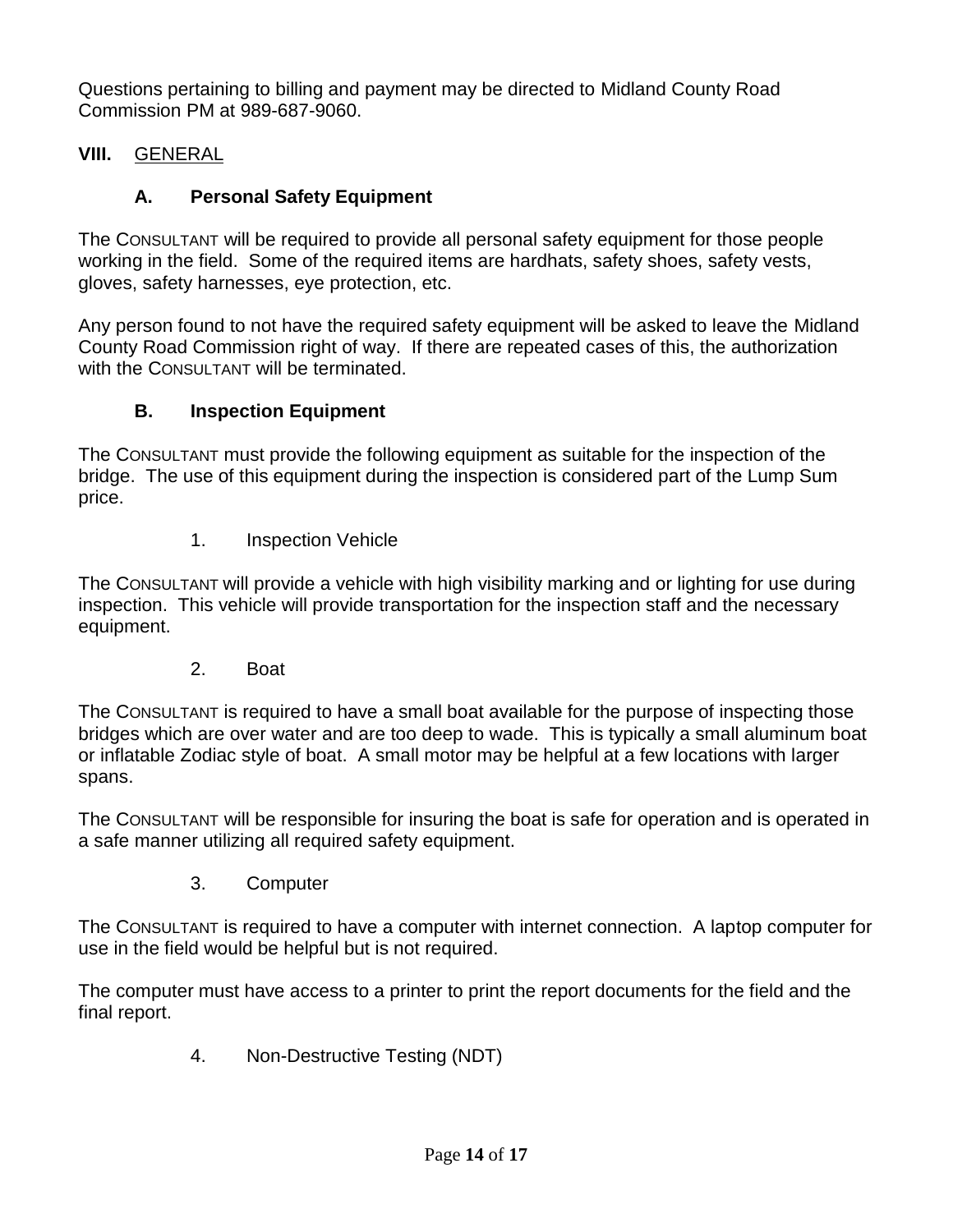The inspection process does not require a lot of testing but spot checking by sounding concrete for delamination, checking for suspected cracks in steel, and measuring for section loss in areas of heavy corrosion is required.

The following equipment is necessary to perform these tests:

- Calipers and thickness gauges
- Dye penetrant test kit
- Chain drag or sounding rod or hammer
	- 5. Cell Phone

While in the field, the QTL must have a cellular telephone. The phone numbers must be provided to the Midland County Road Commission PM at the Pre-Inspection meeting.

6. GPS

The CONSULTANT must have a handheld Global Positioning Satellite (GPS) locator to determine the latitude and longitude of the bridge. This will be penned on to the SI&A form for the Midland County Road Commission to forward to MDOT, Bridge Management Unit.

7. Camera

The CONSULTANT must have a digital camera that can clearly record images of pertinent items found during the inspection. One color copy of the pictures must be given to Midland County Road Commission as part of the Inspection Report along with the electronic file.

8. Hand Tools

The CONSULTANT must provide the hand tools necessary to complete the inspection. Some of these are ladders, waders, hammers, lighting, marking paint, measuring tapes, etc.

### **C. Traffic Control**

Traffic control for closing a lane is not required for this project. The inspection is expected to be done from the shoulders or the median. Some safety equipment for working on the shoulder is necessary such as traffic cones, flashers on the vehicles, flexible roll-up sign for "Men Working Ahead", etc. If the shoulders are too narrow to do the inspection safely, the CONSULTANT is to recommend a supplemental in-depth inspection.

### **D. Release of Information**

The CONSULTANT may not release any information about the bridge or the Inspection to anyone outside of Midland County Road Commission. Failure to abide by this stipulation could result in penalties as a result of the Homeland Security Act.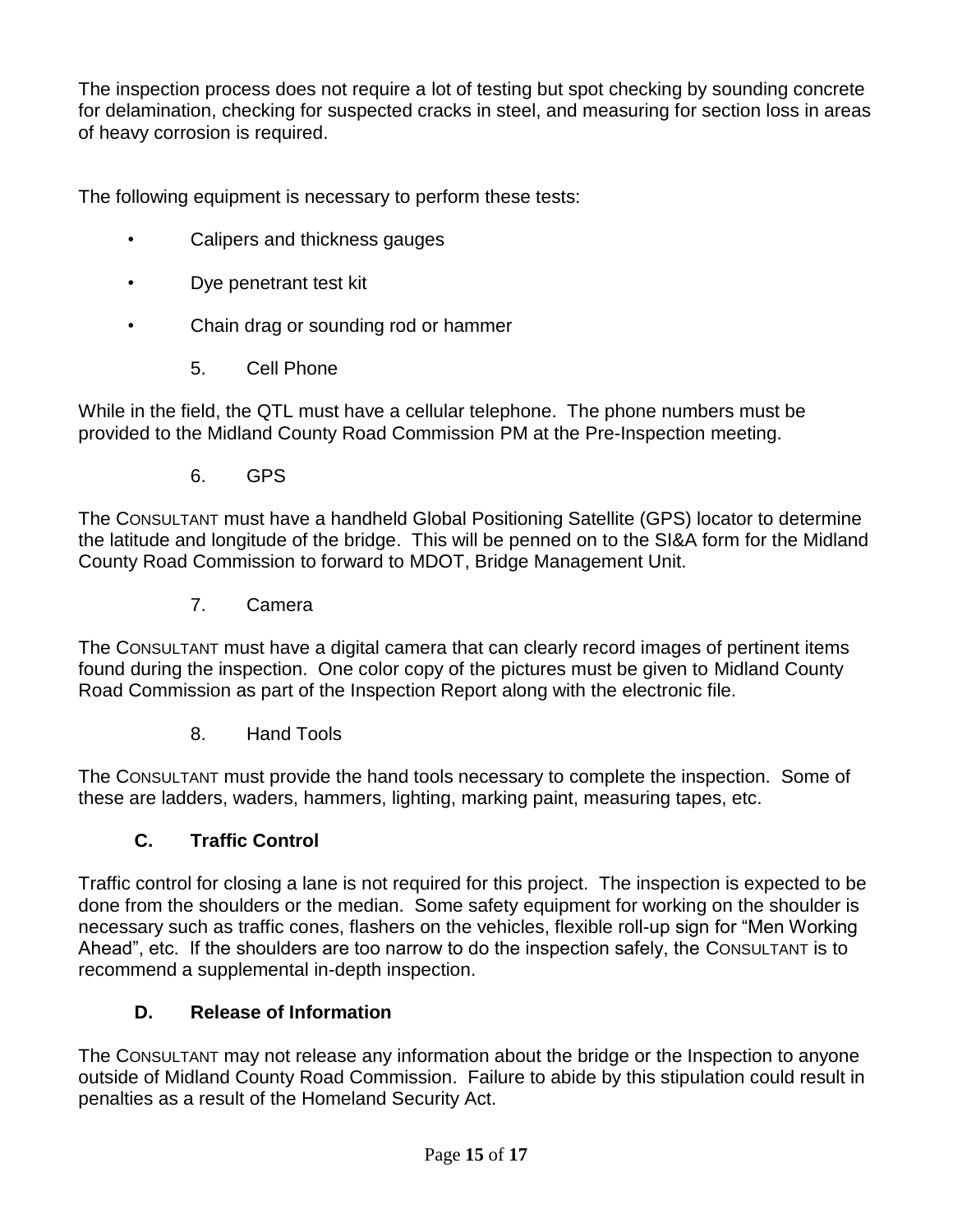The CONSULTANT is not allowed to make copies of the information in the bridge files unless given written approval from the Midland County Road Commission PM.

#### **E. References**

The CONSULTANT is to have the following reference material and be familiar with their contents.

- 1. National Bridge Inspection Standards (NBIS) Federal Code of Regulations, 23 CFR 650.
- 2. AASHTO Manual for Condition Evaluation of Bridges, 1994, and subsequent interim changes or the most recent version.
- 3. Michigan Structure Inventory and Appraisal Coding Guide, latest edition.
- 4. FHWA Publications:
	- a. Bridge Inspector's Reference Manual (BIRM), latest edition.
	- b. Culvert Inspection Manual, Report No. FHWA-IP-86-2.
	- c. Inspection of Fracture Critical Bridge Members, Report No. FHWA-IP-86-26.
	- d. Recording and Coding Guide for the Structure Inventory and Appraisal of Nation's Bridges, Report No. FHWA-PD-96-001, December 95.

#### **F. Terms and definitions**

The following terms and definitions apply to this Scope of Services

1. Bridge Owner (Owner):

The person within the local agency responsible for ensuring bridge inspection is completed to the requirements of the Nation Bridge Inspection Standards.

- 2. Midland County Road Commission: The local government agency issuing the contract
- 3. Midland County Road Commission PM (Project Manager): The person administering the contract for the local government agency
- 4. CONSULTANT PM (Project Manager) The person responsible for administration of the contract for the consulting firm
- 5. Inspection QTL Person meeting the qualifications of the NBIS to do bridge inspection
- 6. NBIS